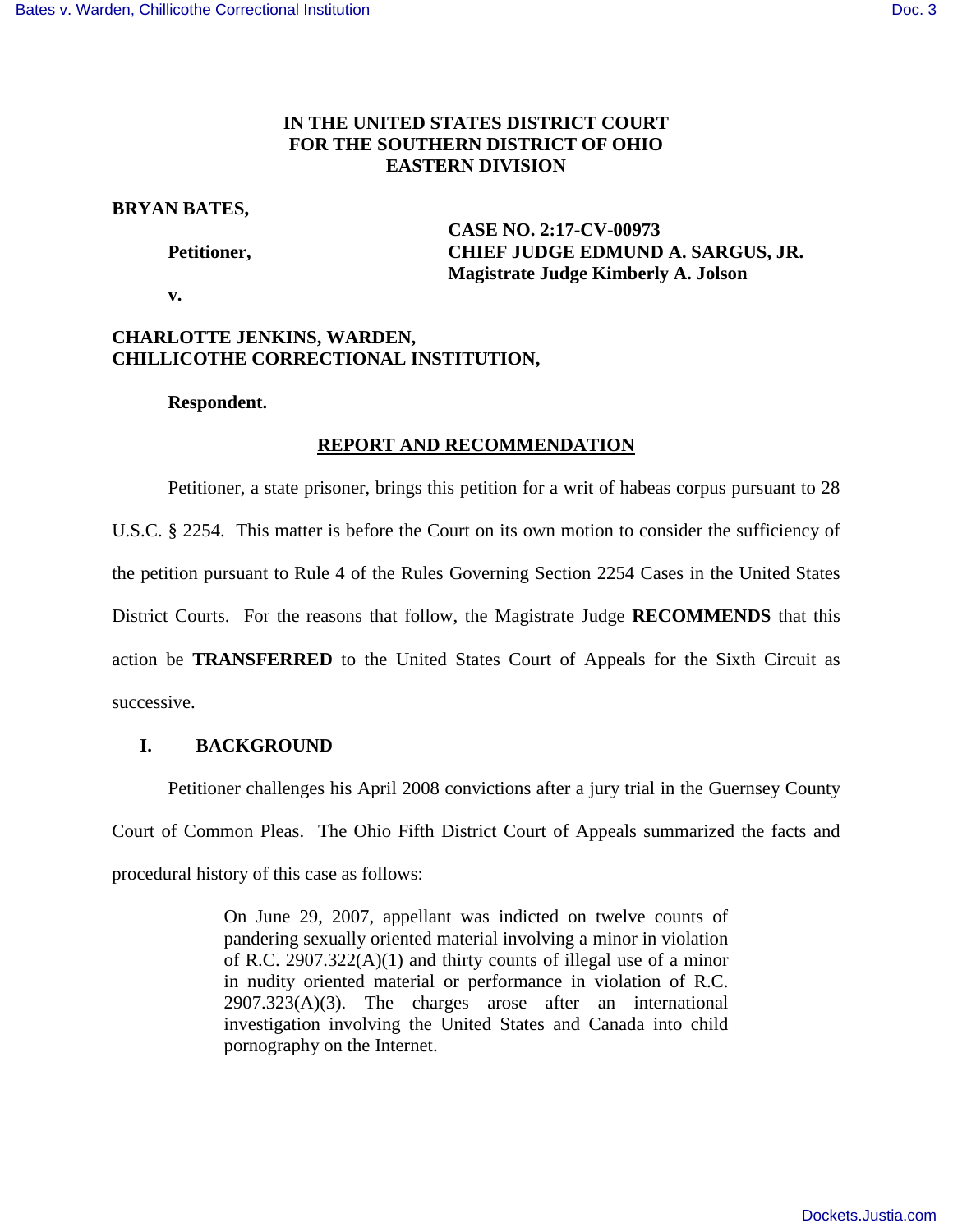A jury found appellant guilty as charged and, by judgment entry of sentence filed April 18, 2008, the trial court sentenced appellant to an aggregate term of thirteen years in prison and classified him as a Tier II sex offender pursuant to R.C. 2950, also known as the Adam Walsh Act ("AWA").

Appellant filed a direct appeal of his convictions. In his direct appeal, appellant challenged the denial of his motion to suppress testimony of appellee's expert in computer forensics and raised the issues of ineffective assistance of counsel, manifest weight, and sufficiency of the evidence. This Court affirmed appellant's convictions in *State v. Bates*, 5th Dist. No. 08CA15, 2009–Ohio– 275 (*Bates I*).

Appellant next appealed the trial court's decisions regarding a motion to correct sentence, motion to correct amended judgment entry, a second motion to correct sentence, a motion for reconsideration of an allied offense issue, and motion for hearing to correct the sentence. We addressed his arguments collectively in *State v. Bates*, 5th Dist. Nos. 11–CA–000016, 11–CA000026, and 11–CA–000033, 2012–Ohio–1080 (*Bates II*). In *Bates II*, this Court affirmed all of the trial court's judgments and noted that some of the errors appellant raised were *res judicata* because appellant could have raised the arguments in his direct appeal. However, we addressed appellant's assignments of error regarding his sentence, finding that the judgment entries complied with Criminal Rule 32(C) and *State v. Baker*, 119 Ohio St.3d 197, 893 N.E.2d 163 (2008).

While *Bates II* was pending, appellant filed a motion for reconsideration and to correct sentence, another motion to correct sentence, and a petition to vacate or set aside the judgment or conviction or sentence.

In *State v. Bates*, 5th Dist. Nos.2012–CA–06, 2012–CA–10, 2012– Ohio–4360 (*Bates III*), we affirmed the trial court's rulings and found appellant's petition for post-conviction relief was not filed within the statutory time limitation and contained no showing the exception to the time limitation applied.

In April of 2012, appellant filed a motion to vacate and correct his sentence based upon the Ohio Supreme Court's decision in *State v. Williams,* 129 Ohio St.3d 344, 952 N.E.2d 1108 (2011), which held that defendants whose crimes were committed prior to the AWA's enactment should have been classified according to the statutory scheme in place at the time they committed their crimes,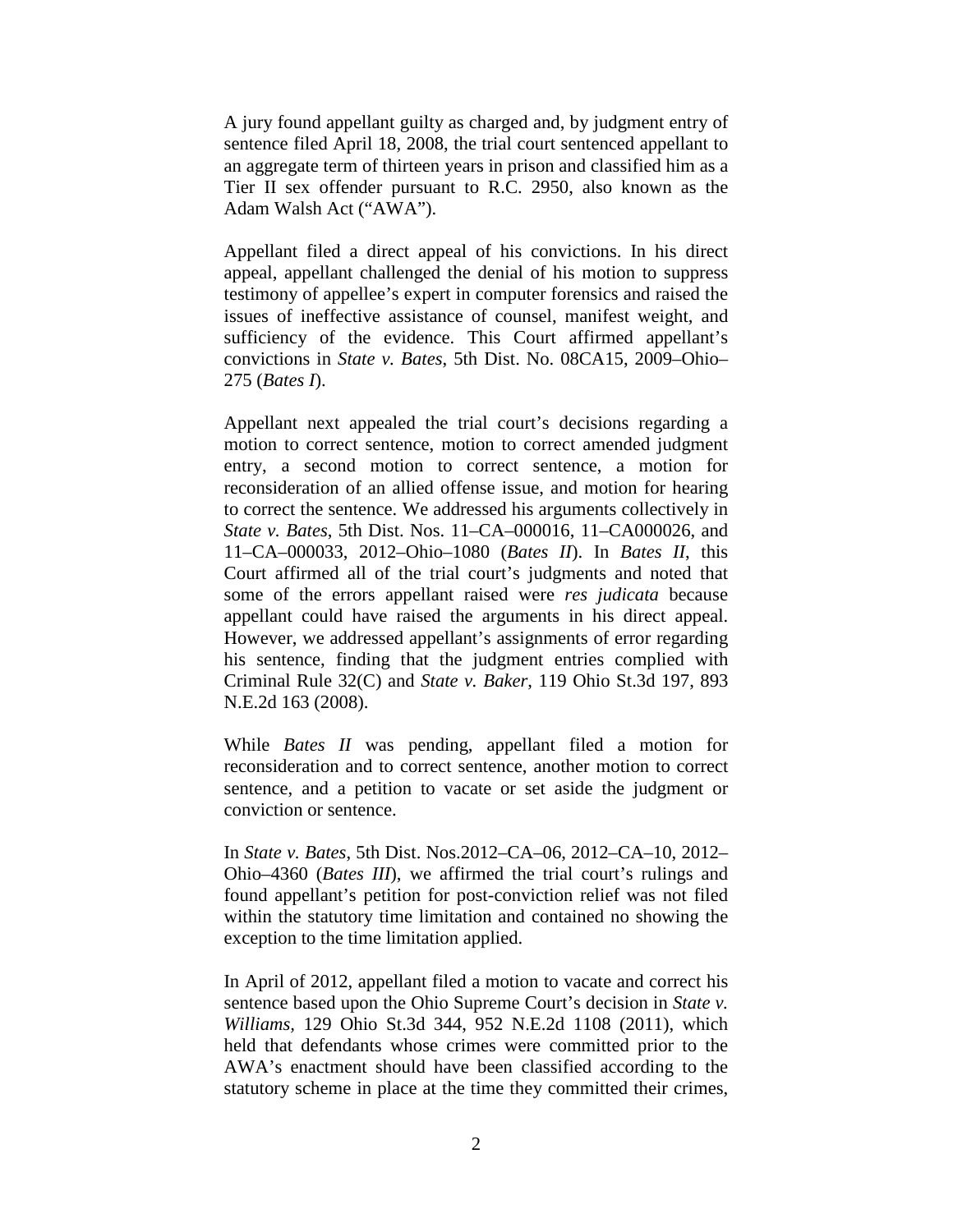even if they were sentenced after the enactment of the AWA. The State of Ohio agreed with appellant that the AWA, as codified in R.C. 2950, was improperly applied to appellant when he was sentenced and that appellant should be classified pursuant to the version of R.C. 2950 in effect at the time appellant committed the offenses, also known as Megan's Law. Appellant filed a second motion to vacate and correct his sentence on May 1, 2012.

The trial court initially set appellant's motions for hearing on October 1, 2012. On August 23, 2012, the trial court granted appellant's motion for standby counsel. On August 27, 2012, appellant filed a motion for court appointed forensic expert for the sex offender classification hearing, stating this expert would provide a meaningful review and comprehensive analysis of the alleged computer evidence in question. Appellant also filed a motion for court appointed psychologist to assist in determining the recidivism factors in his case. Further, appellant filed subpoenas for multiple individuals who testified during his original trial to appear for the sex offender classification hearing.

Based on the pendency of the *Bates III* appeal, the trial court continued the hearing scheduled for October 1, 2012.

A number of motions filed by appellant and appellee culminated in a sexual-offender classification hearing on March 1, 2013, resulting in two judgment entries: 1) a judgment entry finding appellant to be a sexually-oriented offender, notifying him of his duty to register and detailing registration requirements upon release from prison, stating the length of appellant's registration requirement and including penalties for failure to register; and 2) a judgment entry stating the trial court found appellant not to be a sexual predator for the purposes of sex offender registration. Appellant appealed those judgment entries in *State v. Bates*, 5th Dist. Guernsey No. 13–CA–9, 2013–Ohio–4768, appeal not allowed, 138 Ohio St.3d 1436, 2014–Ohio–889, 4 N.E.3d 1052 [*Bates IV*]. We affirmed the judgments of the trial court, finding: use of the word "resentencing" in the initial entry setting hearing did not vacate appellant's entire sentence; the trial court properly granted appellant's request by reclassifying him according to the statutorily-mandated sentencing scheme (*i.e*. Megan's Law) in place at the time his crimes were committed; the trial court did not err in failing to permit appellant to call witnesses at the classification hearing; the judgment entry of March 1, 2013 properly contained the notice requirements set forth in former R.C. 2950.03(B)(1); and appellant's remaining assignments of error were barred by *res judicata*. *See, Bates IV, supra*.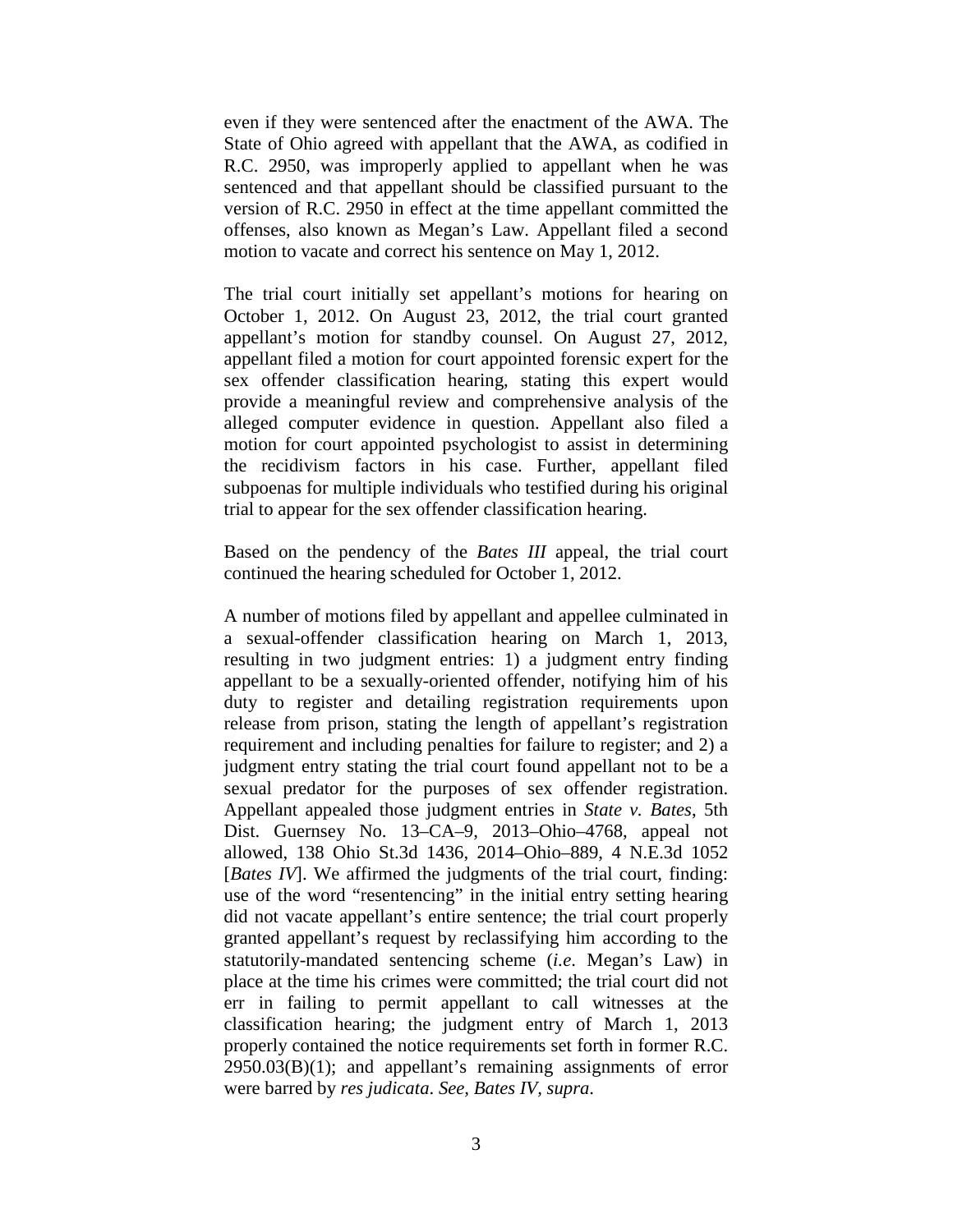On May 12, 2016, appellant filed a motion to correct judgment entry of sentence which the trial court granted in part and denied in part by judgment entry dated June 29, 2016.

Appellant now appeals from the trial court's judgment entry of June 29, 2016 and raises two assignments of error:

### ASSIGNMENTS OF ERROR

"I. THE TRIAL COURT ERRED AS A MATTER OF LAW AND ABUSED ITS DISCRETION WHEREAS, THE COURT AMENDED AND INCORPORATED TWO JUDGMENT ENTRIES WITH A VOID JUDGMENT."

"II. THE TRIAL COURT ERRED AS A MATTER OF LAW BY AMENDING A JUDGMENT ENTRY OF SENTENCE."

*State v. Bates*, No. 16CA13, 2017 WL 831310, at \*1–2 (Ohio Ct. App. Jan. 30, 2017). On January 30, 2017, the appellate court overruled Petitioner's two assignments of error and affirmed the judgment of the trial court. *Id*. On July 5, 2017, the Ohio Supreme Court declined to accept jurisdiction of the appeal. *State v. Bates*, 149 Ohio St.3d 1465 (Ohio 2017).

On November 3, 2017, Petitioner filed this pro se petition for a writ of habeas corpus pursuant to 28 U.S.C. § 2254. He asserts that he was denied due process and the right to appeal from the trial court's June 26, 2016 re-sentencing entry (claim one); that his convictions violate the Fourth Amendment because the search warrant contained false information not supported by oath or affirmation (claim two); that the evidence is constitutionally insufficient to sustain his convictions (claim three); that the trial court's failure to perform its required duty to determine if scientific evidence was based on a sound theory or scientific methodology severely prejudiced him (claim four); that he was convicted in violation of the Fifth and Fourteenth Amendments when the State presented scientific evidence without disclosing the methodology and test theories (claim five); that the trial court failed to properly instruct the jury on the required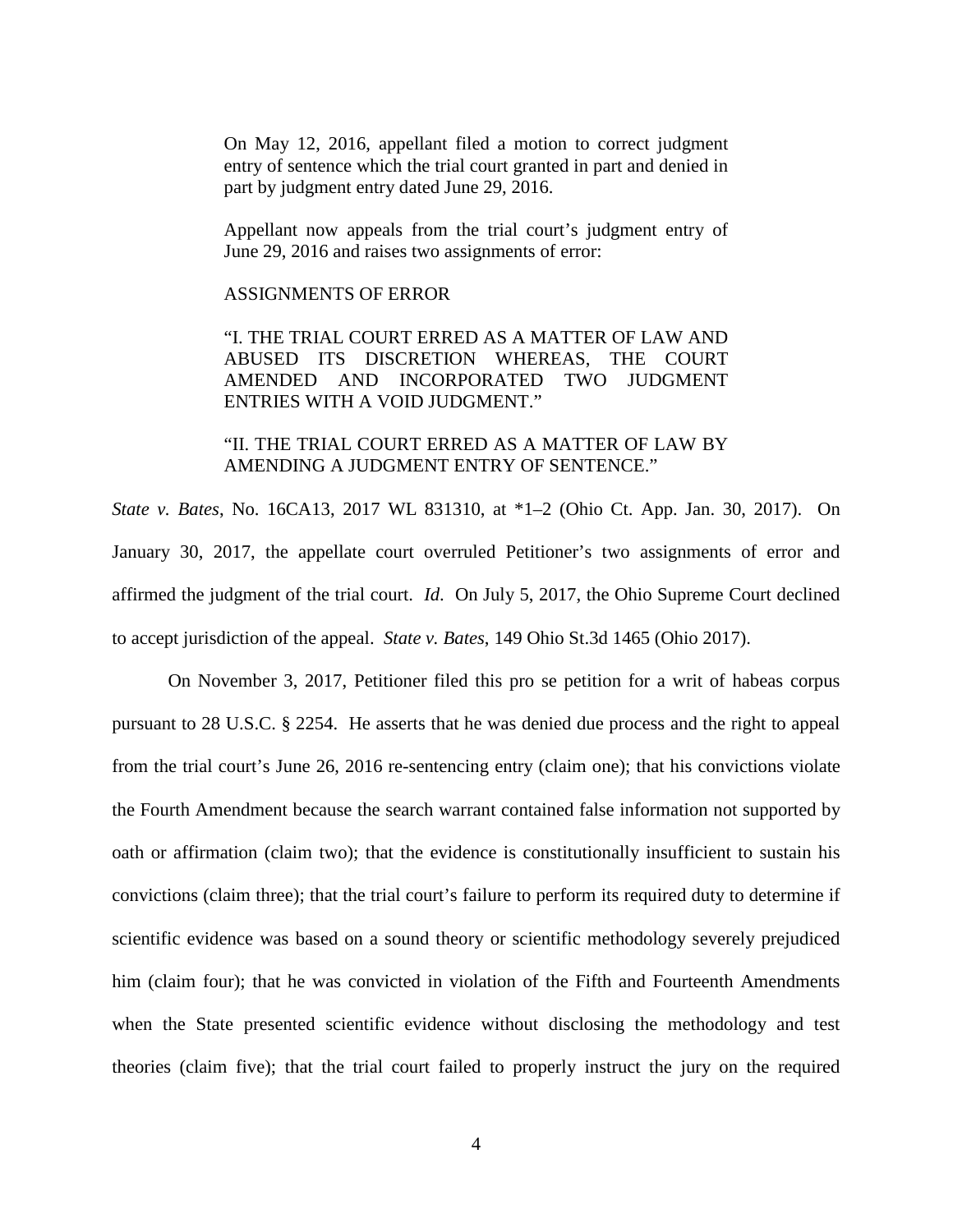lewdness standard of O.R.C. § 2907.323(A)(3) (claim six); that he was denied the effective assistance of trial counsel (claim seven); that he was convicted in violation of the Double Jeopardy Clause, due to multiple convictions for the same conduct (claim eight); and that the trial court unconstitutionally considered a victim impact statement to support imposition of consecutive terms of incarceration (claim nine).

# **II. DISCUSSION**

 Notably, this is not Petitioner's first federal habeas corpus petition. On August 17, 2011, this Court dismissed his first § 2254 petition without prejudice as unexhausted. *Bates v. Knab*, No. 2:10-cv-420. On August 21, 2014, Petitioner filed a second § 2254 petition. The Court dismissed that action as barred by 28 U.S.C. § 2244(d)'s one-year statute of limitations. *Bates v. Warden, Chillicothe Corr. Inst.*, No. 2:14-cv-1325. Petitioner sought further review, but the United States Court of Appeals for the Sixth Circuit denied his application for a certificate of appealability. On October 3, 2016, the United States Supreme Court denied the petition for a writ of *certiorari*. "[W]hen [a] prior petition is dismissed on the ground that it is barred by the statute of limitations, the dismissal is an adjudication of the merits, and petitioner must obtain prior authorization from the court of appeals entitling him to file a subsequent petition for habeas corpus relief." *Grant v. Warden*, *Belmont Corr. Inst.*, No. 1:14-cv-878, 2017 WL 3503728, at \*5 (S.D. Ohio July 24, 2017) (citing *McNabb v. Yates*, 576 F.3d 1028, 1030 (9th Cir. 2009); *Murray v. Greiner*, 394 F.3d 78, 81 (2d Cir. 2005)); *Altman v. Benik*, 337 F.3d 764, 766 (7th Cir. 2003); *Staffney v. Booker*, No. 2:09cv14553, 2009 WL 4506425, at \*1 (E.D. Mich. Nov. 25, 2009) (footnote omitted).

Although this is not his first petition, Petitioner contends that the trial court's June 29, 2016, issuance of a corrected judgment entry of sentence constitutes a new sentence. Petitioner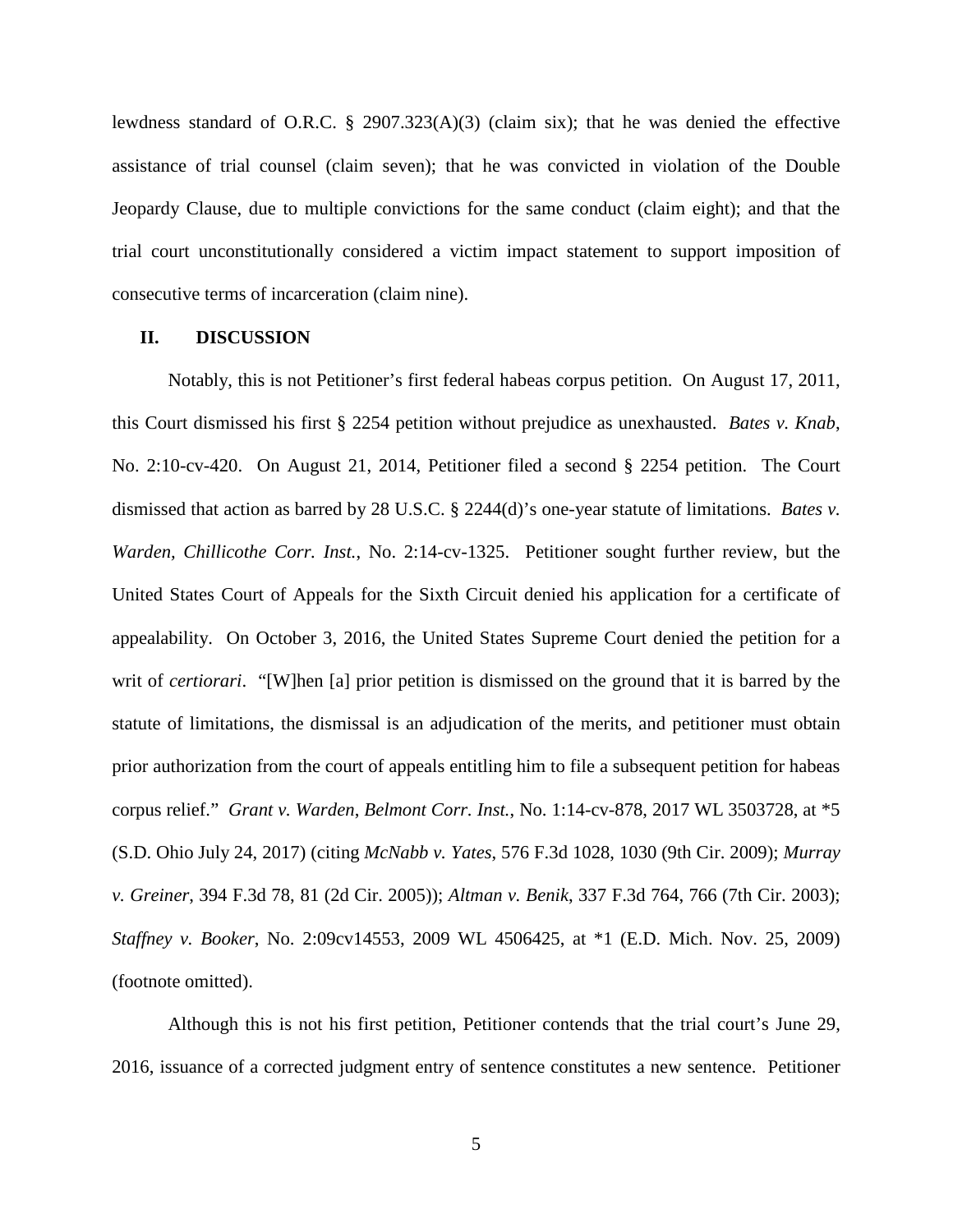thus argues that he may properly challenge his conviction without first obtaining authorization for the filing of a successive petition pursuant from the Sixth Circuit Court of Appeals. *Petition* (Doc. 1-1, PageID# 6.) The undersigned disagrees.

Before a second or successive petition for a writ of habeas corpus can be filed in a district court, a petitioner must ask the appropriate circuit court of appeals to authorize the district court's consideration of the application. 28 U.S.C. § 2244(b)(3)(A). If a district court in the Sixth Circuit determines that a petition is a second or successive petition, *see In re Smith*, 690 F.3d 809 (6th Cir. 2012), the district court must transfer the petition to the United States Court of Appeals for the Sixth Circuit pursuant to 28 U.S.C. § 1631. *In re Sims*, 111 F.3d 45, 47 (6th Cir. 1997). The Sixth Circuit, in turn, will authorize the filing of a second petition only if the petitioner establishes either that the claim sought to be asserted relies on a new rule of constitutional law made retroactive by the United States Supreme Court to cases on collateral review; or if the factual predicate for the claim could not have been discovered previously through the exercise of diligence, and these facts, if proven, would establish by clear and convincing evidence that, but for the constitutional error, no reasonable fact finder would have found the applicant guilty. *Id.*

However, in certain "limited circumstances, a § 2254 petition is not considered 'second or successive' within the meaning of § 2244(b) even though the petitioner filed a previous habeas application." *Storey v. Vasbinder,* 657 F.3d 372, 376 (6th Cir. 2011).

For example, a habeas petition is not considered "second or successive" under § 2244(b) when the claim has been raised in a prior petition, but dismissed as unripe, although other claims in the initial petition were decided on the merits. *Stewart v. Martinez-Villareal*, 523 U.S. 637, 643–46, 118 S.Ct. 1618, 140 L.Ed.2d 849 (1998). Even if the claim was not presented in an earlier petition, a subsequent petition raising the claim does not constitute a "successive" petition for purposes of § 2244(b) if the claim would have been dismissed as unripe in the initial petition. *Panetti,* 551 U.S. at 945, 127 S.Ct. 2842. Nor do the successive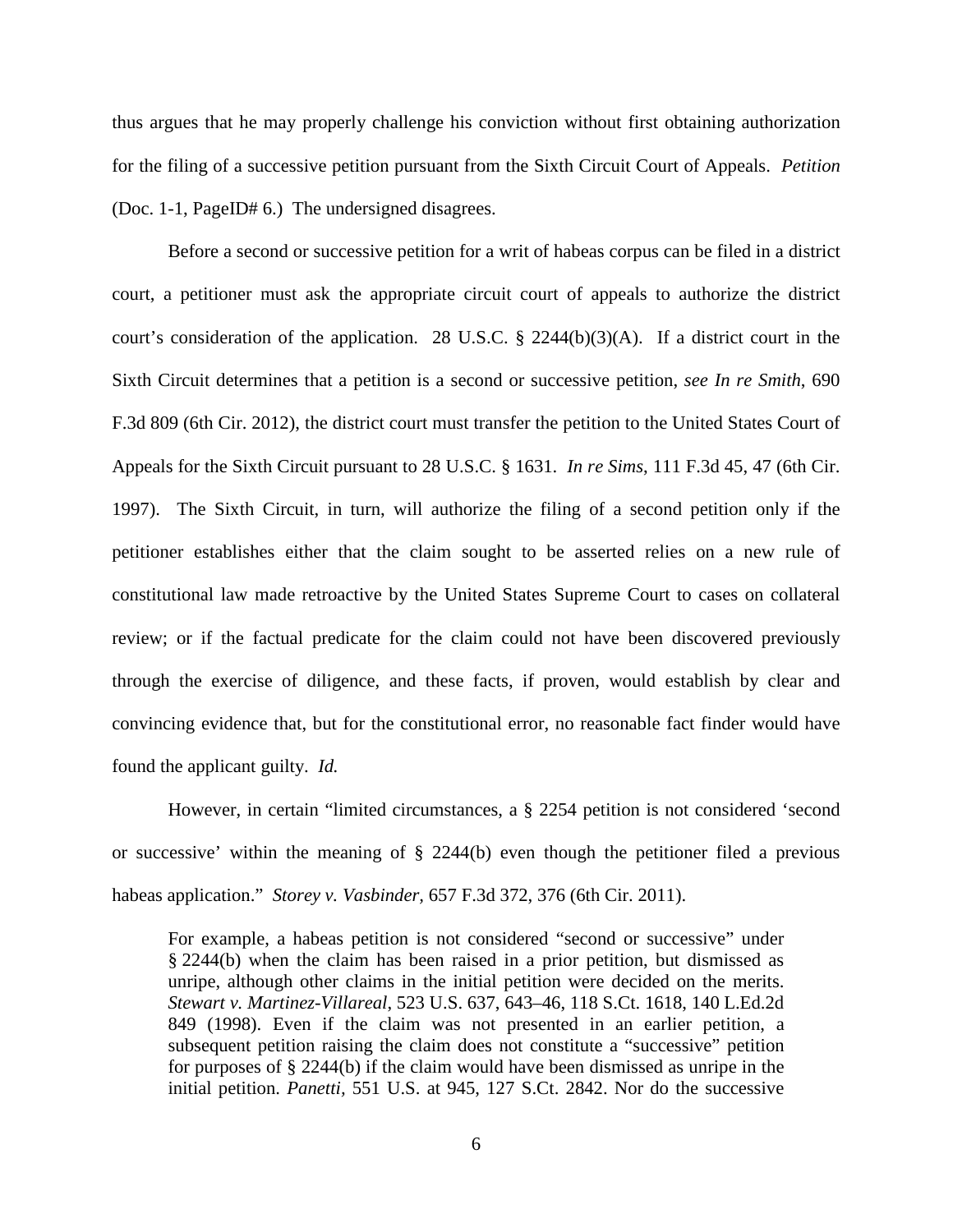petition restrictions apply if the first petition was dismissed for lack of exhaustion. *Slack*, 529 U.S. at 478, 487, 120 S.Ct. 1595. The restrictions also do not apply if an intervening state court judgment (such as a resentencing) occurred after the first habeas petition was decided. *Magwood*, 561 U.S. at 335, 339, 130 S.Ct. 2788; *King v. Morgan*, 807 F.3d 154, 157 (6th Cir. 2015).

*In re Campbell*, No. 17-3855, -- F.3d --, 2017 WL 4800122, at \*1 (6th Cir. Oct. 25, 2017).

As discussed, the Supreme Court has held that a habeas corpus petition is not successive where it is filed after the trial court conducts a re-sentencing hearing that results in the issuance of a new judgment. *Magwood*, 561 U.S. at 331–39 (2010). In *Magwood*, the petitioner had originally filed a § 2254 petition challenging his 1981 death sentence. "[T]he District Court upheld Magwood's conviction but vacated his sentence and conditionally granted the writ based on the trial court's failure to find statutory mitigating circumstances relating to Magwood's mental state." *Id*. at 326 (footnote omitted). The state trial court thereafter held a new sentencing hearing, again imposing death sentence. *Id*. Magwood filed a second petition under 28 U.S.C. § 2254, in which he alleged that he had not received fair notice that he could be sentenced to death and that he had been denied the effective assistance of counsel during the resentencing hearing. *Id*. at 328. Noting that the later sentencing hearing had resulted in a new judgment, the Supreme Court held that Magwood's second habeas corpus petition did not constitute a successive petition. *Id*. at 331.

Similarly, in *In re Stansell*, 828 F.3d 412 (6th Cir. 2016), the Sixth Circuit held that, even where a sentence has been vacated only partially (because it did not include a term of postrelease control) and the state trial court re-sentenced the Petitioner for the limited purpose of imposing that term, that action resulted in a new or intervening judgment that permitted Stansell to raise challenges to his original conviction and his original sentence to a term of incarceration, as well as to his new term of post-release control. *Id*. at 416. "Final judgment in a criminal case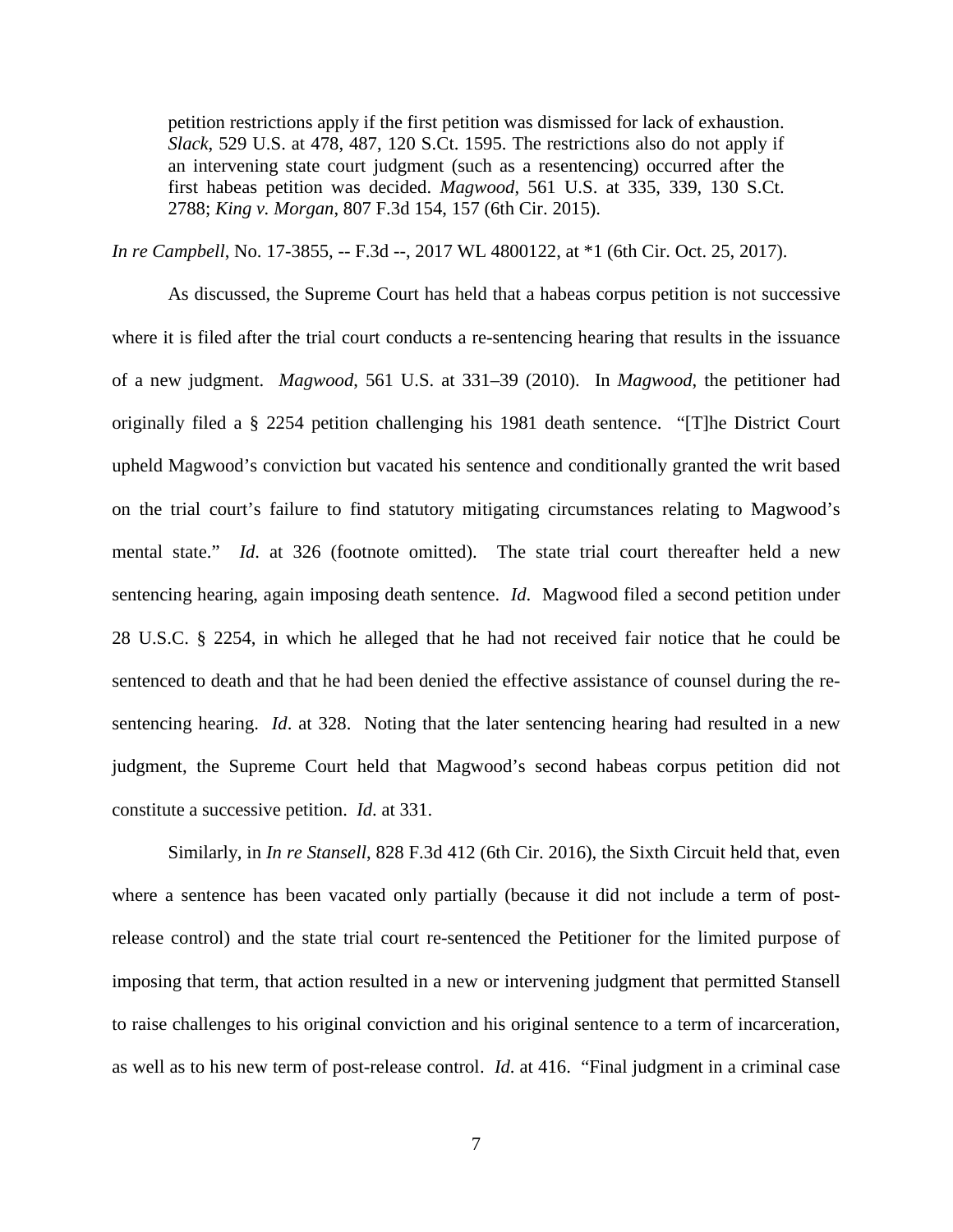means sentence. The sentence is the judgment." *Id*. (quoting *Berman v. United States*, 302 U.S. 211, 212 (1937); *Burton v. Stewart*, 549 U.S. 147, 156 (2007)). The Court noted that

> [b]efore his resentencing, the judgment that kept Stansell "in custody" was a term of imprisonment ranging from twenty years to life. After his resentencing, the judgment that kept Stansell "in custody" was a term of imprisonment ranging from twenty years to life plus five years of post-release control. *See Jones*, 371 U.S. at 238–43, 83 S.Ct. 373. Because a new custodial sentence means a new judgment for purposes of § 2254, Stansell's partial resentencing restarted the second or successive count.

*Id.* at 416-17. "When a court alters a sentence to include post-release control, it substantially and substantively changes the terms under which an individual is held 'in custody.' 28 U.S.C. § 2254(a), (b)(1). That means it has created a new judgment for purposes of the second or successive assessment." *Id.* at 417. Under such circumstances, a petitioner's numerically second petition does not constitute a successive petition within the meaning of 28 U.S.C. § 2244(b).

However, the Sixth Circuit clarified that, for example, the issuance of a *nunc pro tunc* entry to correct clerical errors that result in a discrepancy between the court's oral pronouncements and its paper records does not constitute a new judgment for purposes of this determination. "To hold otherwise would turn those requirements into a game of 'I Spy,' where the petitioner best able to catch the court's technical errors will earn himself a free pass (maybe many free passes) into federal court." *Id*. at 420 (citing *Marmolejos v. United States*, 789 F.3d 66, 70–72 (2d Cir. 2015); *May v. Kansas*, 562 F. App'x 644, 645–46 (10th Cir. 2014) (*per curiam*); *United States v. Cano*, 558 F. App'x 936, 941 n. 6 (11th Cir. 2014) (*per curiam*)).

The Sixth Circuit further limited its holding in *In re Stansell* and cautioned:

[W]e do not imply that any change to a petitioner's sentence reopens the door to successive habeas filings; we hold only that a partial resentencing that results in the imposition of post-release control is the type of change that creates a new judgment for purposes of the second or successive bar. That is because this type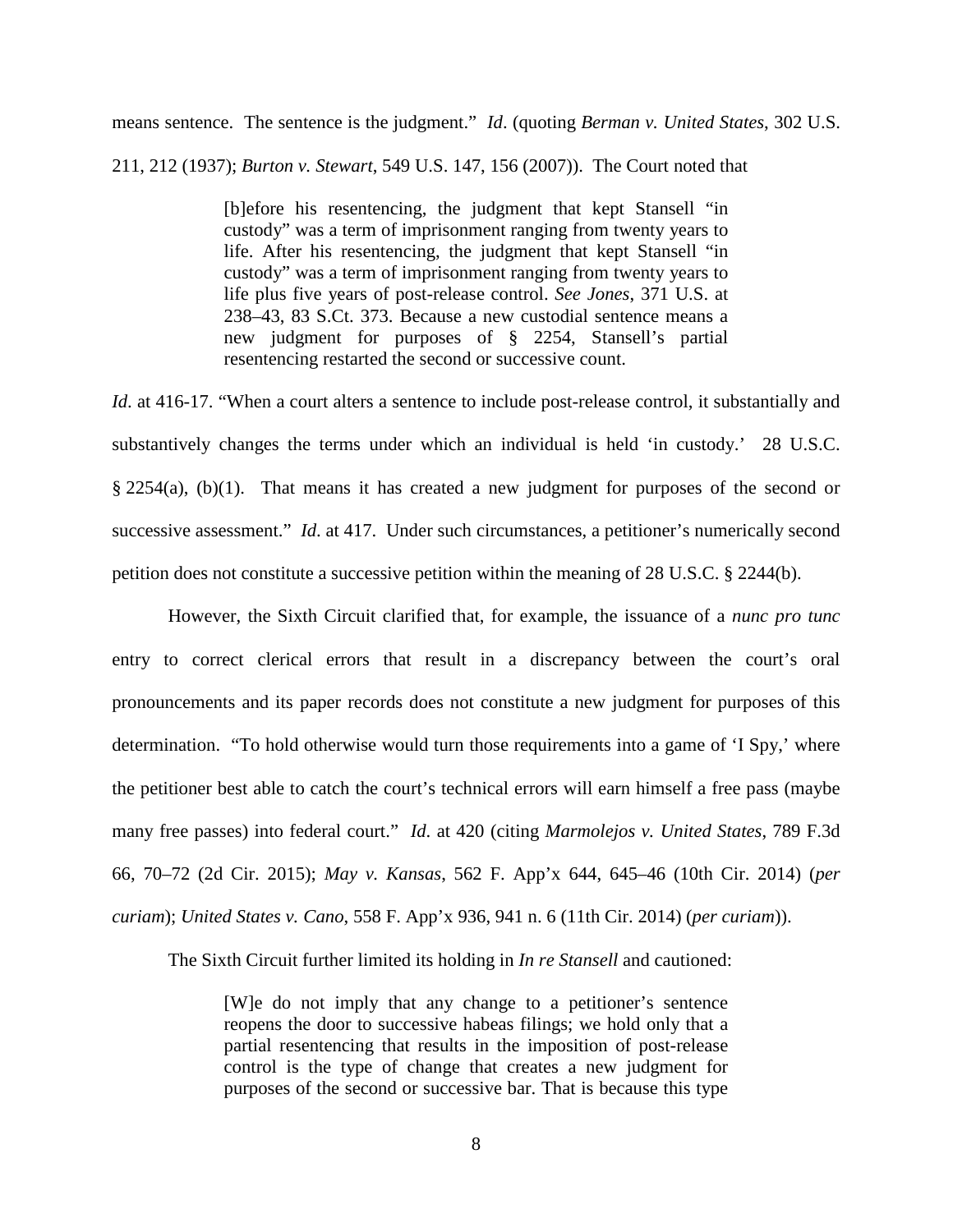of change alters the sentence "pursuant to" which the petitioner is "in custody." 28 U.S.C. § 2254(a), (b)(1); *see Magwood*, 561 U.S. at 332, 130 S.Ct. 2788. We need not decide what happens if a state court alters the non-custodial aspects of the petitioner's sentence (by vacating a restitution obligation or imposing a fine, for example); or if it vacates the sentence on one of the petitioner's counts but continues to hold him in custody under the sentence imposed on another; or if, assuming that the same second or successive rules apply in the federal context, a court grants a motion to reduce an applicant's sentence due to a guidelines amendment or substantial assistance. Compare *Kramer v. United States,* 797 F.3d 493, 501–02 (7th Cir. 2015) (vacating conviction on one count of a multi-count indictment does not reset § 2255's second or successive count with respect to the other convictions and sentences), and *In re Lampton*, 667 F.3d 585, 588–90 (5th Cir. 2012) (same), with *Wentzell v. Neven*, 674 F.3d 1124, 1127–28 (9th Cir. 2012) (reaching the opposite result in a § 2254 case), and *Johnson v. United States*, 623 F.3d 41, 44–46 (2d Cir. 2010) (same, in the § 2255 context); *see also* 18 U.S.C. § 3582(b), (c) (permitting courts to "modify a term of imprisonment" in certain circumstances, including guidelines amendments and substantial assistance motions, but noting that the original "judgment of conviction ... constitutes a final judgment for all other purposes"); Fed. R. Crim. P. 35(b); *United States v. Jones*, 796 F.3d 483, 485– 87 (5th Cir. 2015); *White v. United States*, 745 F.3d 834, 836–37 (7th Cir. 2014); *cf. Patterson v. Sec'y, Fla. Dep't of Corr*., 812 F.3d 885, 887–92 (11th Cir. 2016) (§ 2254 habeas application was not second or successive where state court had vacated a portion of the petitioner's sentence but left the term of imprisonment intact); *Insignares v. Sec'y, Fla. Dep't of Corr*., 755 F.3d 1273, 1278–81 (11th Cir. 2014) (*per curiam*) (§ 2254 habeas application was not second or successive where state court had reduced the mandatory minimum prison term for petitioner's offense but had maintained the same overall term of imprisonment).

*Id*. at 419–20.

Here, the state appellate court made clear that the trial court issued the June 29, 2016

judgment entry in order to correct a clerical error, and it did not constitute a new judgment of

sentence:

Appellant argues the trial court erred in issuing the judgment entry of June 29, 2016 which corrects a clerical error, therefore voiding his entire sentence. We disagree.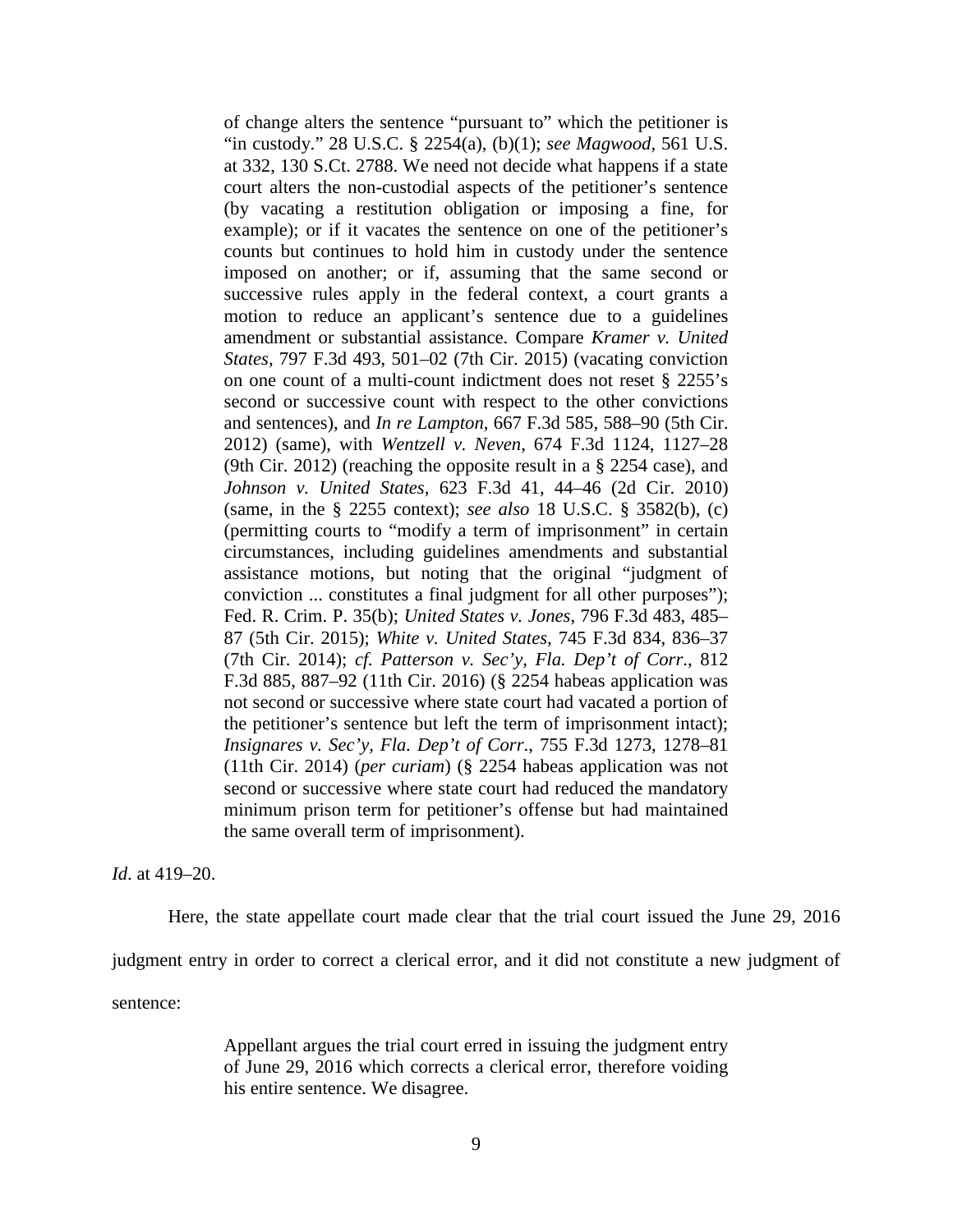In its entry of June 29, 2016, the trial court affirmed appellant's motion to correct sentence in part and overruled it in part. The relevant portion of the entry states:

\* \* \* \*.

The Court finds that the fourth paragraph of the first page of the Judgment Entry of Sentence [Pursuant to Civil Rule 60(A) ] filed August 26, 2011 should be, and hereby is, AMENDED as follows:

1) In accord with sex offender hearing held pursuant to "Megan's Law," the Court found Defendant to be a "Sexually–Oriented Offender" and notified him of his duties to report once each year for a period of 10 years.

2) The Court hereby incorporates herein by reference the "Judgment Entry Following Sexual Predator Hearing" and "Judgment Entry and Notice of Duties To Register As an Offender of Sexually–Oriented Offense"—both filed March 1, 2013.

\* \* \* \*.

(Emphasis and brackets in original). Judgment Entry, June 29, 2016.

The trial court therefore effectually removed the language in the August 26, 2011 entry referencing "Tier II of Chapter 2950." The judgment entry therefore brings appellant's Judgment Entry of Sentence into accord with our opinion in *Bates IV*, as noted *supra.*

"[C]ourts possess inherent authority to correct clerical errors in judgment entries so that the record speaks the truth." *State ex rel. Cruzado v. Zaleski*, 111 Ohio St.3d 353, 2006–Ohio–5795, 856 N.E.2d 263, ¶ 19. The original judgment entry of sentence did not reflect the origin of the sex-offender classification as Megan's Law instead of Tier II of Chapter 2950. The entry appealed here corrected the record at appellant's request. *See, State v. Clark*, 5th Dist. Stark No. 2010CA0006, 2010–Ohio–4649, citing *State v. Harrison*, 12th Dist. Butler Nos. CA2009–10–272 and CA2010– 01019, 2010–Ohio–2709; *State v. Mackey*, 5th Dist. Licking No. 10–CA–74, 2011–Ohio–2651.

We agree with appellee's citation to our decision in *State v. Haddix*, in which we observed "\* \* \* [appellant] has already received the benefit that he sought in his motion to resentence. We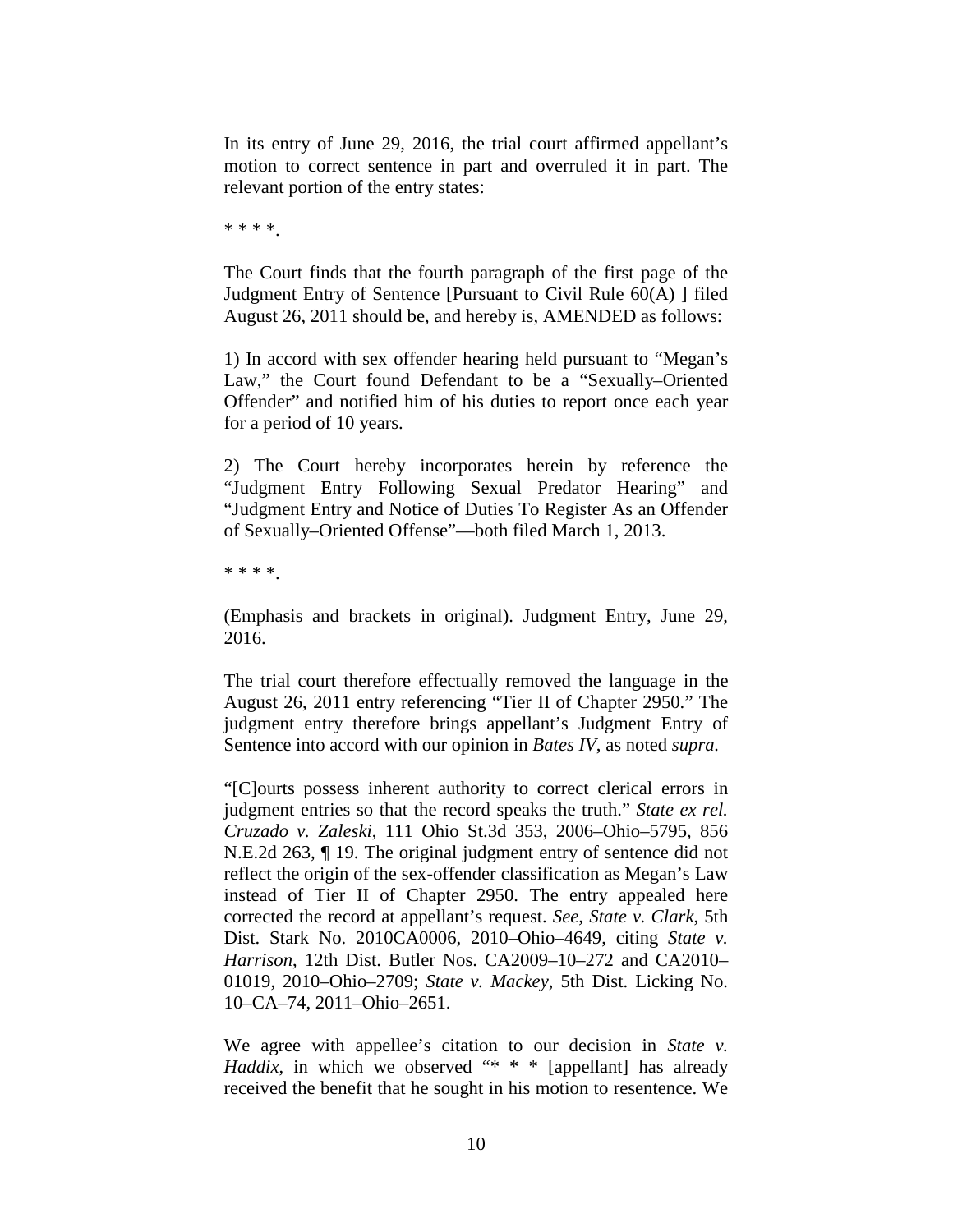must be mindful of the " \* \* \* elementary proposition of law that an appellant, in order to secure reversal of a judgment against him, must not only show some error but must also show that that error was prejudicial to him." *State v. Haddix*, 5th Dist. Stark No. 2012– CA–00218, 2013–Ohio–1974, ¶ 22, citing *Smith v. Flesher*, 12 Ohio St.2d 107, 233 N.E.2d 137(1967); *State v. Stanton*, 15 Ohio St.2d 215, 217, 239 N.E.2d 92, 94 (1968); *Wachovia Mtg. Corp. v. Aleshire*, 5th Dist. Licking No. 09 CA 4, 2009–Ohio–5097, ¶ 16. *See, also,* App.R. 12(D).

Appellant's argument that his sentence is void is premised upon the same arguments he made in *Bates IV*. He now claims that because the trial court issued a corrective judgment entry at his request, which "amended" the sentence only to the extent that it demonstrates for the record that his sex offender classification arises from the version of R.C. 2950 in effect at the time he committed the offenses, *i.e.* "Megan's Law."

In the instant case, however, appellant has already appealed multiple times and we found the sentence was not void but was valid. *Bates I* through *Bates IV, supra*. Appellant's latest round of arguments is thus barred not only by *res judicata* but also under the law of the case doctrine.

*State v. Bates*, 2017 WL 831310, at \*3.

Thus, the trial court's June 29, 2016, judgment entry did nothing more than correct a clerical error. Under these circumstances, the amended judgment did not "alter[] the sentence 'pursuant to' which the petitioner is 'in custody'" or otherwise change the terms of Petitioner's sentence in any manner. *See In re Stansell*, 828 F.3d at 419 (quoting 28 U.S.C. § 2254(a), (b)(1) and citing *Magwood*, 561 U.S. at 332)). Consequently, the Court concludes that Petitioner's § 2254 petition is successive.

### **III. CONCLUSION**

For the foregoing reasons, the Magistrate Judge **RECOMMENDS** that this action be

**TRANSFERRED** to the United States Court of Appeals for the Sixth Circuit as successive.